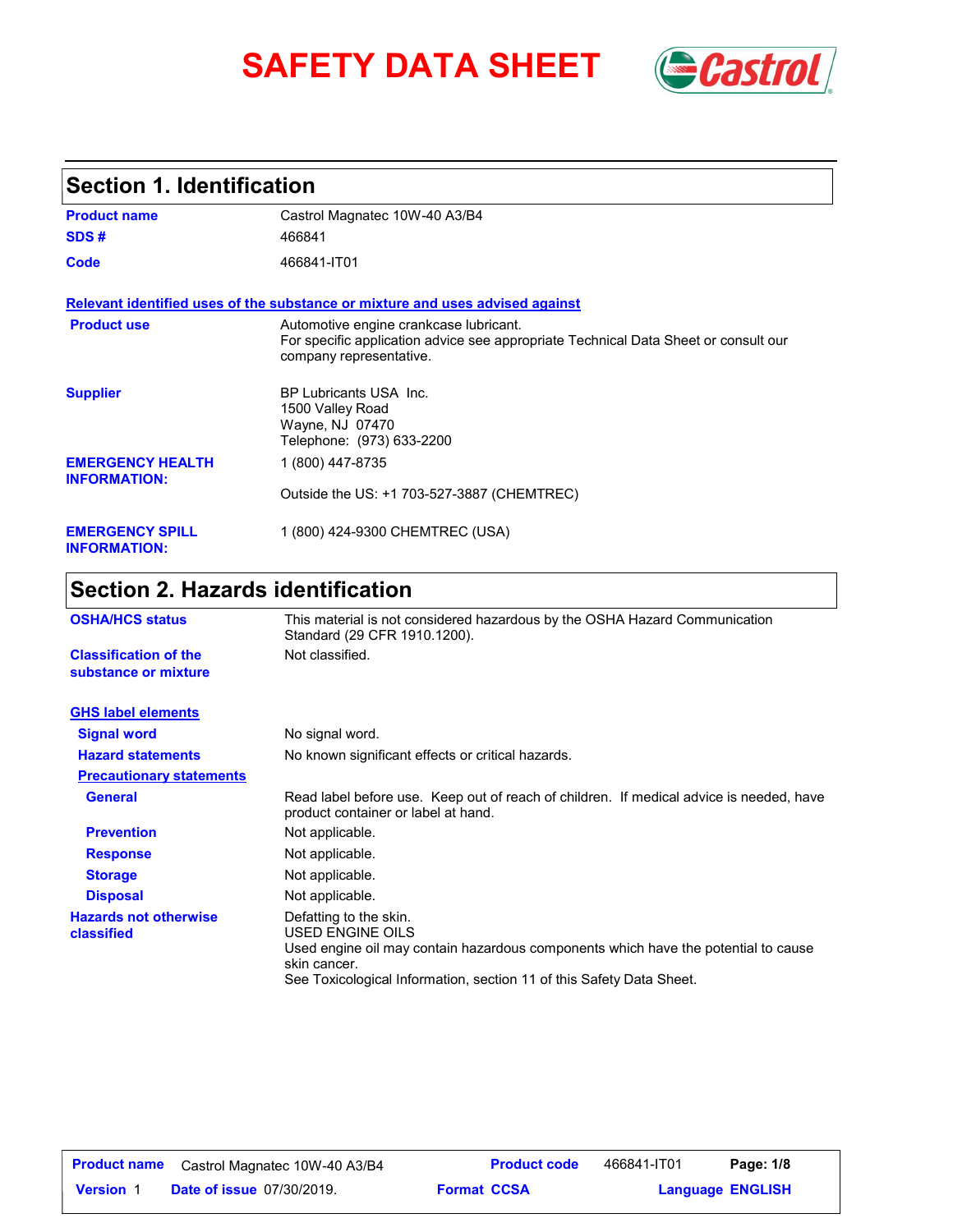## **Section 3. Composition/information on ingredients**

**Substance/mixture**

Mixture

Highly refined base oil (IP 346 DMSO extract < 3%). Proprietary performance additives.

| <b>Ingredient name</b>                                                                                                                                                                                           | <b>CAS number</b>                      | $\frac{9}{6}$           |
|------------------------------------------------------------------------------------------------------------------------------------------------------------------------------------------------------------------|----------------------------------------|-------------------------|
| Distillates (petroleum), hydrotreated heavy paraffinic<br>Distillates (petroleum), solvent-dewaxed heavy paraffinic<br>Phosphorodithioic acid, mixed O,O-bis(1,3-dimethylbutyl and iso-Pr) esters,<br>zinc salts | 64742-54-7<br>64742-65-0<br>84605-29-8 | ≥75 - ≤90<br>≤10<br>-≤3 |

Any concentration shown as a range is to protect confidentiality or is due to batch variation.

**There are no additional ingredients present which, within the current knowledge of the supplier and in the concentrations applicable, are classified as hazardous to health and hence require reporting in this section.**

**Occupational exposure limits, if available, are listed in Section 8.**

### **Section 4. First aid measures**

### **Description of necessary first aid measures**

| Eye contact                       | In case of contact, immediately flush eyes with plenty of water for at least 15 minutes.<br>Eyelids should be held away from the eyeball to ensure thorough rinsing. Check for and<br>remove any contact lenses. Get medical attention.             |
|-----------------------------------|-----------------------------------------------------------------------------------------------------------------------------------------------------------------------------------------------------------------------------------------------------|
| <b>Skin contact</b>               | Wash skin thoroughly with soap and water or use recognized skin cleanser. Remove<br>contaminated clothing and shoes. Wash clothing before reuse. Clean shoes thoroughly<br>before reuse. Get medical attention if symptoms occur.                   |
| <b>Inhalation</b>                 | If inhaled, remove to fresh air. In case of inhalation of decomposition products in a fire,<br>symptoms may be delayed. The exposed person may need to be kept under medical<br>surveillance for 48 hours. Get medical attention if symptoms occur. |
| <b>Ingestion</b>                  | Do not induce vomiting unless directed to do so by medical personnel. Get medical<br>attention if symptoms occur.                                                                                                                                   |
| <b>Protection of first-aiders</b> | No action shall be taken involving any personal risk or without suitable training.                                                                                                                                                                  |

### **Most important symptoms/effects, acute and delayed**

**See Section 11 for more detailed information on health effects and symptoms.**

### **Indication of immediate medical attention and special treatment needed, if necessary**

| <b>Notes to physician</b>  | Treatment should in general be symptomatic and directed to relieving any effects.<br>In case of inhalation of decomposition products in a fire, symptoms may be delayed.<br>The exposed person may need to be kept under medical surveillance for 48 hours. |
|----------------------------|-------------------------------------------------------------------------------------------------------------------------------------------------------------------------------------------------------------------------------------------------------------|
| <b>Specific treatments</b> | No specific treatment.                                                                                                                                                                                                                                      |

### **Section 5. Fire-fighting measures**

| <b>Extinguishing media</b>                               |                                                                                                                                                                                                |  |  |
|----------------------------------------------------------|------------------------------------------------------------------------------------------------------------------------------------------------------------------------------------------------|--|--|
| <b>Suitable extinguishing</b><br>media                   | In case of fire, use foam, dry chemical or carbon dioxide extinguisher or spray.                                                                                                               |  |  |
| <b>Unsuitable extinguishing</b><br>media                 | Do not use water jet.                                                                                                                                                                          |  |  |
| <b>Specific hazards arising</b><br>from the chemical     | In a fire or if heated, a pressure increase will occur and the container may burst.                                                                                                            |  |  |
| <b>Hazardous combustion</b><br>products                  | Combustion products may include the following:<br>carbon oxides $(CO, CO2)$ (carbon monoxide, carbon dioxide)<br>nitrogen oxides (NO, $NQ_2$ etc.)                                             |  |  |
| <b>Special protective actions</b><br>for fire-fighters   | No action shall be taken involving any personal risk or without suitable training. Promptly<br>isolate the scene by removing all persons from the vicinity of the incident if there is a fire. |  |  |
| <b>Special protective</b><br>equipment for fire-fighters | Fire-fighters should wear positive pressure self-contained breathing apparatus (SCBA)<br>and full turnout gear.                                                                                |  |  |
| <b>Product name</b>                                      | <b>Product code</b><br>466841-IT01<br>Page: 2/8<br>Castrol Magnatec 10W-40 A3/B4                                                                                                               |  |  |

| <b>Product name</b> | Castrol Magnatec 10W-40 A3/B4    |                    | <b>Product code</b> | 466841-IT01             | Page: 2/8 |  |
|---------------------|----------------------------------|--------------------|---------------------|-------------------------|-----------|--|
| <b>Version 1</b>    | <b>Date of issue 07/30/2019.</b> | <b>Format CCSA</b> |                     | <b>Language ENGLISH</b> |           |  |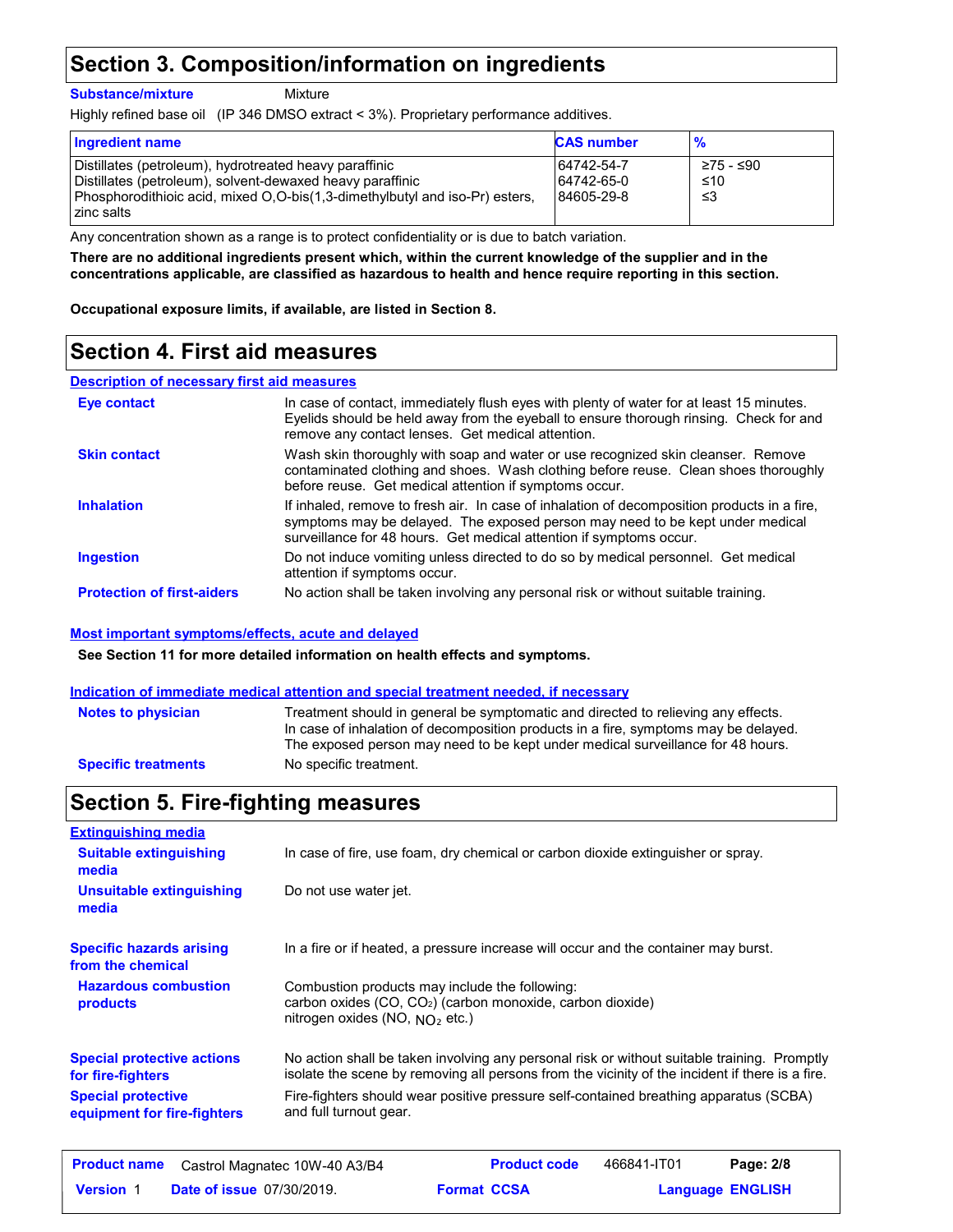## **Section 6. Accidental release measures**

|                                                              | <b>Personal precautions, protective equipment and emergency procedures</b>                                                                                                                                                                                                                                                                                                                         |  |  |
|--------------------------------------------------------------|----------------------------------------------------------------------------------------------------------------------------------------------------------------------------------------------------------------------------------------------------------------------------------------------------------------------------------------------------------------------------------------------------|--|--|
| For non-emergency<br>personnel                               | No action shall be taken involving any personal risk or without suitable training.<br>Evacuate surrounding areas. Keep unnecessary and unprotected personnel from<br>entering. Do not touch or walk through spilled material. Put on appropriate personal<br>protective equipment. Floors may be slippery; use care to avoid falling.                                                              |  |  |
| For emergency responders                                     | If specialized clothing is required to deal with the spillage, take note of any information in<br>Section 8 on suitable and unsuitable materials. See also the information in "For non-<br>emergency personnel".                                                                                                                                                                                   |  |  |
| <b>Environmental precautions</b>                             | Avoid dispersal of spilled material and runoff and contact with soil, waterways, drains<br>and sewers. Inform the relevant authorities if the product has caused environmental<br>pollution (sewers, waterways, soil or air).                                                                                                                                                                      |  |  |
| <b>Methods and materials for containment and cleaning up</b> |                                                                                                                                                                                                                                                                                                                                                                                                    |  |  |
| <b>Small spill</b>                                           | Stop leak if without risk. Move containers from spill area. Absorb with an inert material<br>and place in an appropriate waste disposal container. Dispose of via a licensed waste<br>disposal contractor.                                                                                                                                                                                         |  |  |
| Large spill                                                  | Stop leak if without risk. Move containers from spill area. Prevent entry into sewers,<br>water courses, basements or confined areas. Contain and collect spillage with non-<br>combustible, absorbent material e.g. sand, earth, vermiculite or diatomaceous earth and<br>place in container for disposal according to local regulations. Dispose of via a licensed<br>waste disposal contractor. |  |  |

### **Section 7. Handling and storage**

| <b>Precautions for safe handling</b>                                             |                                                                                                                                                                                                                                                                                                                                                                                                                                                                                                                                                                                               |
|----------------------------------------------------------------------------------|-----------------------------------------------------------------------------------------------------------------------------------------------------------------------------------------------------------------------------------------------------------------------------------------------------------------------------------------------------------------------------------------------------------------------------------------------------------------------------------------------------------------------------------------------------------------------------------------------|
| <b>Protective measures</b>                                                       | Put on appropriate personal protective equipment (see Section 8).                                                                                                                                                                                                                                                                                                                                                                                                                                                                                                                             |
| <b>Advice on general</b><br>occupational hygiene                                 | Eating, drinking and smoking should be prohibited in areas where this material is<br>handled, stored and processed. Wash thoroughly after handling. Remove contaminated<br>clothing and protective equipment before entering eating areas. See also Section 8 for<br>additional information on hygiene measures.                                                                                                                                                                                                                                                                              |
| <b>Conditions for safe storage,</b><br>including any<br><i>incompatibilities</i> | Store in accordance with local regulations. Store in original container protected from<br>direct sunlight in a dry, cool and well-ventilated area, away from incompatible materials<br>(see Section 10) and food and drink. Keep container tightly closed and sealed until<br>ready for use. Store and use only in equipment/containers designed for use with this<br>product. Containers that have been opened must be carefully resealed and kept upright<br>to prevent leakage. Do not store in unlabeled containers. Use appropriate containment<br>to avoid environmental contamination. |
| <b>Not suitable</b>                                                              | Prolonged exposure to elevated temperature.                                                                                                                                                                                                                                                                                                                                                                                                                                                                                                                                                   |

### **Section 8. Exposure controls/personal protection**

### **Control parameters**

**Occupational exposure limits**

Distillates (petroleum), hydrotreated heavy paraffinic **ACGIH TLV (United States).** 

TWA: 5 mg/m<sup>3</sup> 8 hours. Issued/Revised: 11/2009 Form: Inhalable fraction **OSHA PEL (United States).** TWA: 5 mg/m<sup>3</sup> 8 hours. Issued/Revised: 6/1993

Distillates (petroleum), solvent-dewaxed heavy paraffinic **ACGIH TLV (United States).** 

TWA: 5 mg/m<sup>3</sup> 8 hours. Issued/Revised: 11/2009 Form: Inhalable fraction **OSHA PEL (United States).** TWA: 5 mg/m<sup>3</sup> 8 hours. Issued/Revised: 6/1993

Phosphorodithioic acid, mixed O,O-bis(1,3-dimethylbutyl and iso-Pr) esters, zinc salts

None.

| <b>Product name</b> | Castrol Magnatec 10W-40 A3/B4    |                    | <b>Product code</b> | 466841-IT01 | Page: 3/8               |  |
|---------------------|----------------------------------|--------------------|---------------------|-------------|-------------------------|--|
| <b>Version 1</b>    | <b>Date of issue 07/30/2019.</b> | <b>Format CCSA</b> |                     |             | <b>Language ENGLISH</b> |  |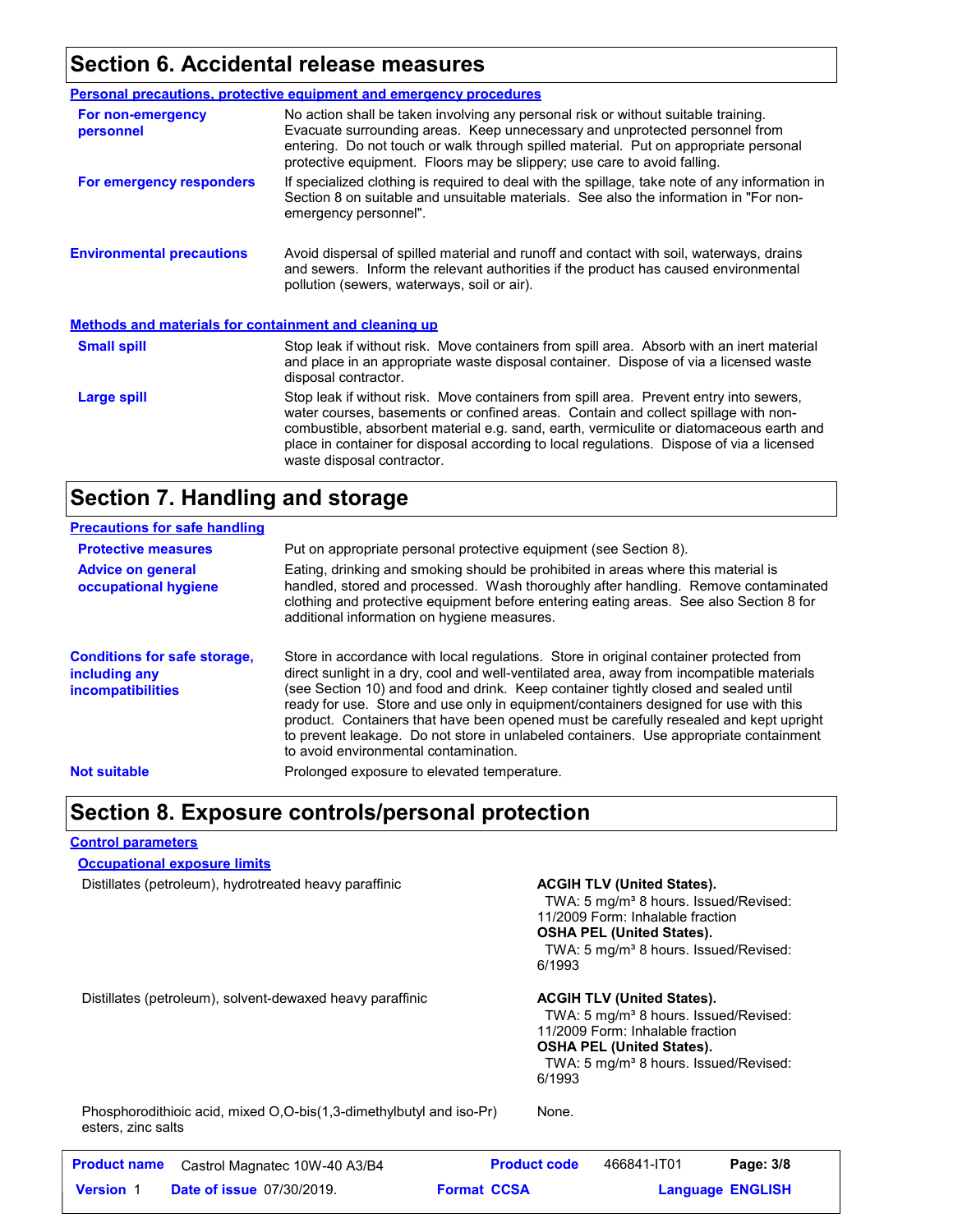# **Section 8. Exposure controls/personal protection**

| <b>Appropriate engineering</b><br><b>controls</b> | All activities involving chemicals should be assessed for their risks to health, to ensure<br>exposures are adequately controlled. Personal protective equipment should only be<br>considered after other forms of control measures (e.g. engineering controls) have been<br>suitably evaluated. Personal protective equipment should conform to appropriate<br>standards, be suitable for use, be kept in good condition and properly maintained.<br>Your supplier of personal protective equipment should be consulted for advice on<br>selection and appropriate standards. For further information contact your national<br>organisation for standards.<br>Provide exhaust ventilation or other engineering controls to keep the relevant airborne<br>concentrations below their respective occupational exposure limits.<br>The final choice of protective equipment will depend upon a risk assessment. It is<br>important to ensure that all items of personal protective equipment are compatible. |
|---------------------------------------------------|------------------------------------------------------------------------------------------------------------------------------------------------------------------------------------------------------------------------------------------------------------------------------------------------------------------------------------------------------------------------------------------------------------------------------------------------------------------------------------------------------------------------------------------------------------------------------------------------------------------------------------------------------------------------------------------------------------------------------------------------------------------------------------------------------------------------------------------------------------------------------------------------------------------------------------------------------------------------------------------------------------|
| <b>Environmental exposure</b><br>controls         | Emissions from ventilation or work process equipment should be checked to ensure they<br>comply with the requirements of environmental protection legislation. In some cases,<br>fume scrubbers, filters or engineering modifications to the process equipment will be<br>necessary to reduce emissions to acceptable levels.                                                                                                                                                                                                                                                                                                                                                                                                                                                                                                                                                                                                                                                                              |
| <b>Individual protection measures</b>             |                                                                                                                                                                                                                                                                                                                                                                                                                                                                                                                                                                                                                                                                                                                                                                                                                                                                                                                                                                                                            |
| <b>Hygiene measures</b>                           | Wash hands, forearms and face thoroughly after handling chemical products, before<br>eating, smoking and using the lavatory and at the end of the working period.<br>Appropriate techniques should be used to remove potentially contaminated clothing.<br>Wash contaminated clothing before reusing. Ensure that eyewash stations and safety<br>showers are close to the workstation location.                                                                                                                                                                                                                                                                                                                                                                                                                                                                                                                                                                                                            |
| <b>Eye/face protection</b>                        | Safety glasses with side shields.                                                                                                                                                                                                                                                                                                                                                                                                                                                                                                                                                                                                                                                                                                                                                                                                                                                                                                                                                                          |
| <b>Skin protection</b>                            |                                                                                                                                                                                                                                                                                                                                                                                                                                                                                                                                                                                                                                                                                                                                                                                                                                                                                                                                                                                                            |
| <b>Hand protection</b>                            | Wear protective gloves if prolonged or repeated contact is likely. Wear chemical<br>resistant gloves. Recommended: Nitrile gloves. The correct choice of protective gloves<br>depends upon the chemicals being handled, the conditions of work and use, and the<br>condition of the gloves (even the best chemically resistant glove will break down after<br>repeated chemical exposures). Most gloves provide only a short time of protection<br>before they must be discarded and replaced. Because specific work environments and<br>material handling practices vary, safety procedures should be developed for each<br>intended application. Gloves should therefore be chosen in consultation with the supplier/<br>manufacturer and with a full assessment of the working conditions.                                                                                                                                                                                                              |
| <b>Body protection</b>                            | Use of protective clothing is good industrial practice.<br>Personal protective equipment for the body should be selected based on the task being<br>performed and the risks involved and should be approved by a specialist before handling<br>this product.<br>Cotton or polyester/cotton overalls will only provide protection against light superficial<br>contamination that will not soak through to the skin. Overalls should be laundered on a<br>regular basis. When the risk of skin exposure is high (e.g. when cleaning up spillages or<br>if there is a risk of splashing) then chemical resistant aprons and/or impervious chemical<br>suits and boots will be required.                                                                                                                                                                                                                                                                                                                      |
| <b>Other skin protection</b>                      | Appropriate footwear and any additional skin protection measures should be selected<br>based on the task being performed and the risks involved and should be approved by a<br>specialist before handling this product.                                                                                                                                                                                                                                                                                                                                                                                                                                                                                                                                                                                                                                                                                                                                                                                    |
| <b>Respiratory protection</b>                     | In case of insufficient ventilation, wear suitable respiratory equipment.<br>The correct choice of respiratory protection depends upon the chemicals being handled,<br>the conditions of work and use, and the condition of the respiratory equipment. Safety<br>procedures should be developed for each intended application. Respiratory protection<br>equipment should therefore be chosen in consultation with the supplier/manufacturer<br>and with a full assessment of the working conditions.                                                                                                                                                                                                                                                                                                                                                                                                                                                                                                      |

# **Section 9. Physical and chemical properties**

| <b>Appearance</b>     |                |
|-----------------------|----------------|
| <b>Physical state</b> | Liguid.        |
| <b>Color</b>          | Amber.         |
| <b>Odor</b>           | Not available. |
| <b>Odor threshold</b> | Not available. |

| <b>Product name</b> | Castrol Magnatec 10W-40 A3/B4    | <b>Product code</b> | 466841-IT01 | Page: 4/8               |
|---------------------|----------------------------------|---------------------|-------------|-------------------------|
| <b>Version</b>      | <b>Date of issue 07/30/2019.</b> | <b>Format CCSA</b>  |             | <b>Language ENGLISH</b> |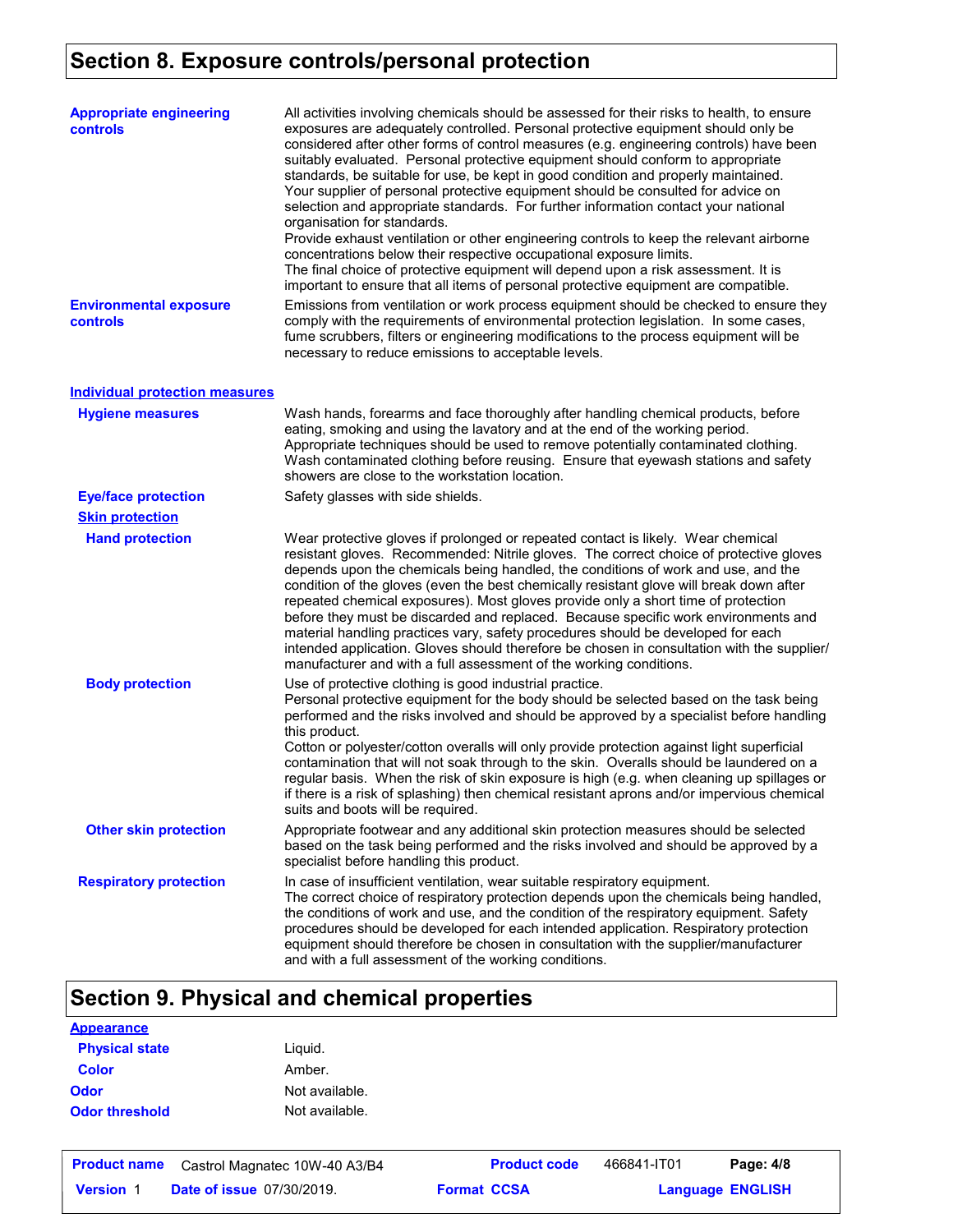# **Section 9. Physical and chemical properties**

| рH                                                | Not available.                                                                                                                             |
|---------------------------------------------------|--------------------------------------------------------------------------------------------------------------------------------------------|
| <b>Melting point</b>                              | Not available.                                                                                                                             |
| <b>Boiling point</b>                              | Not available.                                                                                                                             |
| <b>Flash point</b>                                | Closed cup: 204°C (399.2°F) [Pensky-Martens.]<br>Open cup: 242°C (467.6°F) [Cleveland.]                                                    |
| <b>Pour point</b>                                 | -42 $^{\circ}$ C                                                                                                                           |
| <b>Evaporation rate</b>                           | Not available.                                                                                                                             |
| <b>Flammability (solid, gas)</b>                  | Not applicable. Based on - Physical state                                                                                                  |
| Lower and upper explosive<br>(flammable) limits   | Not available.                                                                                                                             |
| <b>Vapor pressure</b>                             | Not available.                                                                                                                             |
| <b>Vapor density</b>                              | Not available.                                                                                                                             |
| <b>Density</b>                                    | $\leq$ 1000 kg/m <sup>3</sup> ( $\leq$ 1 g/cm <sup>3</sup> ) at 20 <sup>°</sup> C                                                          |
| <b>Solubility</b>                                 | insoluble in water.                                                                                                                        |
| <b>Partition coefficient: n-</b><br>octanol/water | Not available.                                                                                                                             |
| <b>Auto-ignition temperature</b>                  | Not available.                                                                                                                             |
| <b>Decomposition temperature</b>                  | Not available.                                                                                                                             |
| <b>Viscosity</b>                                  | Kinematic: 99.9 mm <sup>2</sup> /s (99.9 cSt) at 40 $^{\circ}$ C<br>Kinematic: 13.7 to 16.2 mm <sup>2</sup> /s (13.7 to 16.2 cSt) at 100°C |

# **Section 10. Stability and reactivity**

| <b>Reactivity</b>                            | No specific test data available for this product. Refer to Conditions to avoid and<br>Incompatible materials for additional information.                                |
|----------------------------------------------|-------------------------------------------------------------------------------------------------------------------------------------------------------------------------|
| <b>Chemical stability</b>                    | The product is stable.                                                                                                                                                  |
| <b>Possibility of hazardous</b><br>reactions | Under normal conditions of storage and use, hazardous reactions will not occur.<br>Under normal conditions of storage and use, hazardous polymerization will not occur. |
| <b>Conditions to avoid</b>                   | Avoid all possible sources of ignition (spark or flame).                                                                                                                |
| <b>Incompatible materials</b>                | Reactive or incompatible with the following materials: oxidizing materials.                                                                                             |
| <b>Hazardous decomposition</b><br>products   | Under normal conditions of storage and use, hazardous decomposition products should<br>not be produced.                                                                 |

# **Section 11. Toxicological information**

### **Information on toxicological effects**

| Information on the likely<br>routes of exposure | Routes of entry anticipated: Dermal, Inhalation.                                                                    |
|-------------------------------------------------|---------------------------------------------------------------------------------------------------------------------|
| <b>Potential acute health effects</b>           |                                                                                                                     |
| Eye contact                                     | No known significant effects or critical hazards.                                                                   |
| <b>Skin contact</b>                             | No known significant effects or critical hazards.                                                                   |
| <b>Inhalation</b>                               | Exposure to decomposition products may cause a health hazard. Serious effects may<br>be delayed following exposure. |
| <b>Ingestion</b>                                | No known significant effects or critical hazards.                                                                   |
|                                                 | <b>Symptoms related to the physical, chemical and toxicological characteristics</b>                                 |

**Eye contact** No specific data.

| <b>Product name</b> | Castrol Magnatec 10W-40 A3/B4    |                    | <b>Product code</b> | 466841-IT01 | Page: 5/8               |
|---------------------|----------------------------------|--------------------|---------------------|-------------|-------------------------|
| <b>Version 1</b>    | <b>Date of issue 07/30/2019.</b> | <b>Format CCSA</b> |                     |             | <b>Language ENGLISH</b> |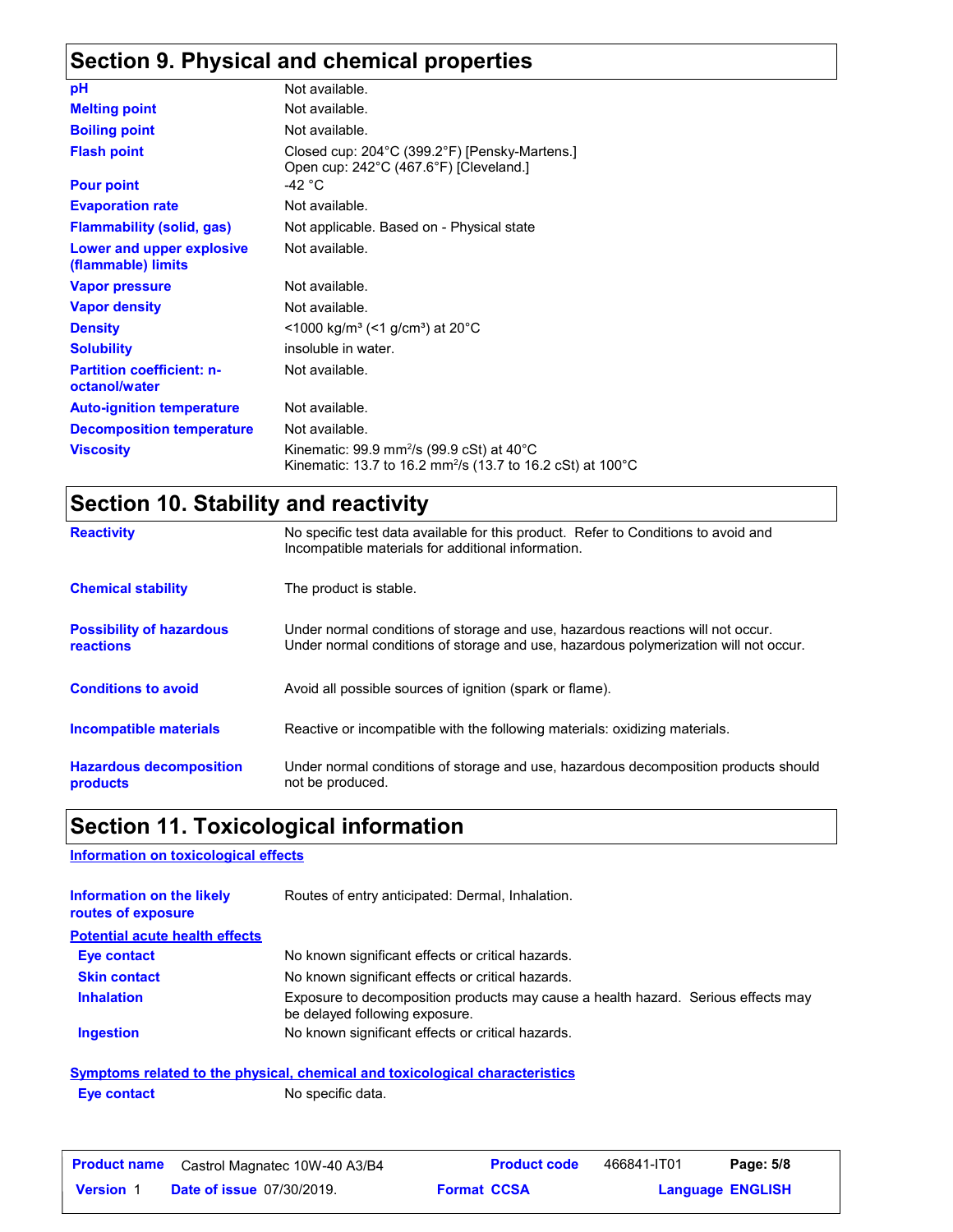| Section 11. Toxicological information        |                                                                                                                                                                                                                                                                                                                                                                                                             |  |  |  |
|----------------------------------------------|-------------------------------------------------------------------------------------------------------------------------------------------------------------------------------------------------------------------------------------------------------------------------------------------------------------------------------------------------------------------------------------------------------------|--|--|--|
| <b>Skin contact</b>                          | Adverse symptoms may include the following:<br>irritation<br>dryness<br>cracking                                                                                                                                                                                                                                                                                                                            |  |  |  |
| <b>Inhalation</b>                            | No specific data.                                                                                                                                                                                                                                                                                                                                                                                           |  |  |  |
| <b>Ingestion</b>                             | No specific data.                                                                                                                                                                                                                                                                                                                                                                                           |  |  |  |
|                                              | Delayed and immediate effects and also chronic effects from short and long term exposure                                                                                                                                                                                                                                                                                                                    |  |  |  |
| <b>Short term exposure</b>                   |                                                                                                                                                                                                                                                                                                                                                                                                             |  |  |  |
| <b>Potential immediate</b><br>effects        | Not available.                                                                                                                                                                                                                                                                                                                                                                                              |  |  |  |
| <b>Potential delayed effects</b>             | Not available.                                                                                                                                                                                                                                                                                                                                                                                              |  |  |  |
| Long term exposure                           |                                                                                                                                                                                                                                                                                                                                                                                                             |  |  |  |
| <b>Potential immediate</b><br><b>effects</b> | Not available.                                                                                                                                                                                                                                                                                                                                                                                              |  |  |  |
| <b>Potential delayed effects</b>             | Not available.                                                                                                                                                                                                                                                                                                                                                                                              |  |  |  |
| <b>Potential chronic health effects</b>      |                                                                                                                                                                                                                                                                                                                                                                                                             |  |  |  |
| <b>General</b>                               | USED ENGINE OILS<br>Combustion products resulting from the operation of internal combustion engines<br>contaminate engine oils during use. Used engine oil may contain hazardous<br>components which have the potential to cause skin cancer. Frequent or prolonged<br>contact with all types and makes of used engine oil must therefore be avoided and a<br>high standard of personal hygiene maintained. |  |  |  |
| <b>Carcinogenicity</b>                       | No known significant effects or critical hazards.                                                                                                                                                                                                                                                                                                                                                           |  |  |  |
| <b>Mutagenicity</b>                          | No known significant effects or critical hazards.                                                                                                                                                                                                                                                                                                                                                           |  |  |  |
| <b>Teratogenicity</b>                        | No known significant effects or critical hazards.                                                                                                                                                                                                                                                                                                                                                           |  |  |  |

### **Numerical measures of toxicity**

**Acute toxicity estimates**

Not available.

### **Section 12. Ecological information**

#### **Toxicity**

No testing has been performed by the manufacturer.

### **Persistence and degradability**

Not expected to be rapidly degradable.

### **Bioaccumulative potential**

This product is not expected to bioaccumulate through food chains in the environment.

**Developmental effects** No known significant effects or critical hazards. **Fertility effects** No known significant effects or critical hazards.

| <b>Mobility in soil</b>                                 |                                                                                                                           |                    |                     |             |                         |
|---------------------------------------------------------|---------------------------------------------------------------------------------------------------------------------------|--------------------|---------------------|-------------|-------------------------|
| <b>Soil/water partition</b><br><b>coefficient (Koc)</b> | Not available.                                                                                                            |                    |                     |             |                         |
| <b>Mobility</b>                                         | Spillages may penetrate the soil causing ground water contamination.<br>No known significant effects or critical hazards. |                    |                     |             |                         |
| <b>Other adverse effects</b>                            |                                                                                                                           |                    |                     |             |                         |
| <b>Other ecological information</b>                     | Spills may form a film on water surfaces causing physical damage to organisms. Oxygen<br>transfer could also be impaired. |                    |                     |             |                         |
| <b>Product name</b>                                     | Castrol Magnatec 10W-40 A3/B4                                                                                             |                    | <b>Product code</b> | 466841-IT01 | Page: 6/8               |
| <b>Date of issue 07/30/2019.</b><br><b>Version 1</b>    |                                                                                                                           | <b>Format CCSA</b> |                     |             | <b>Language ENGLISH</b> |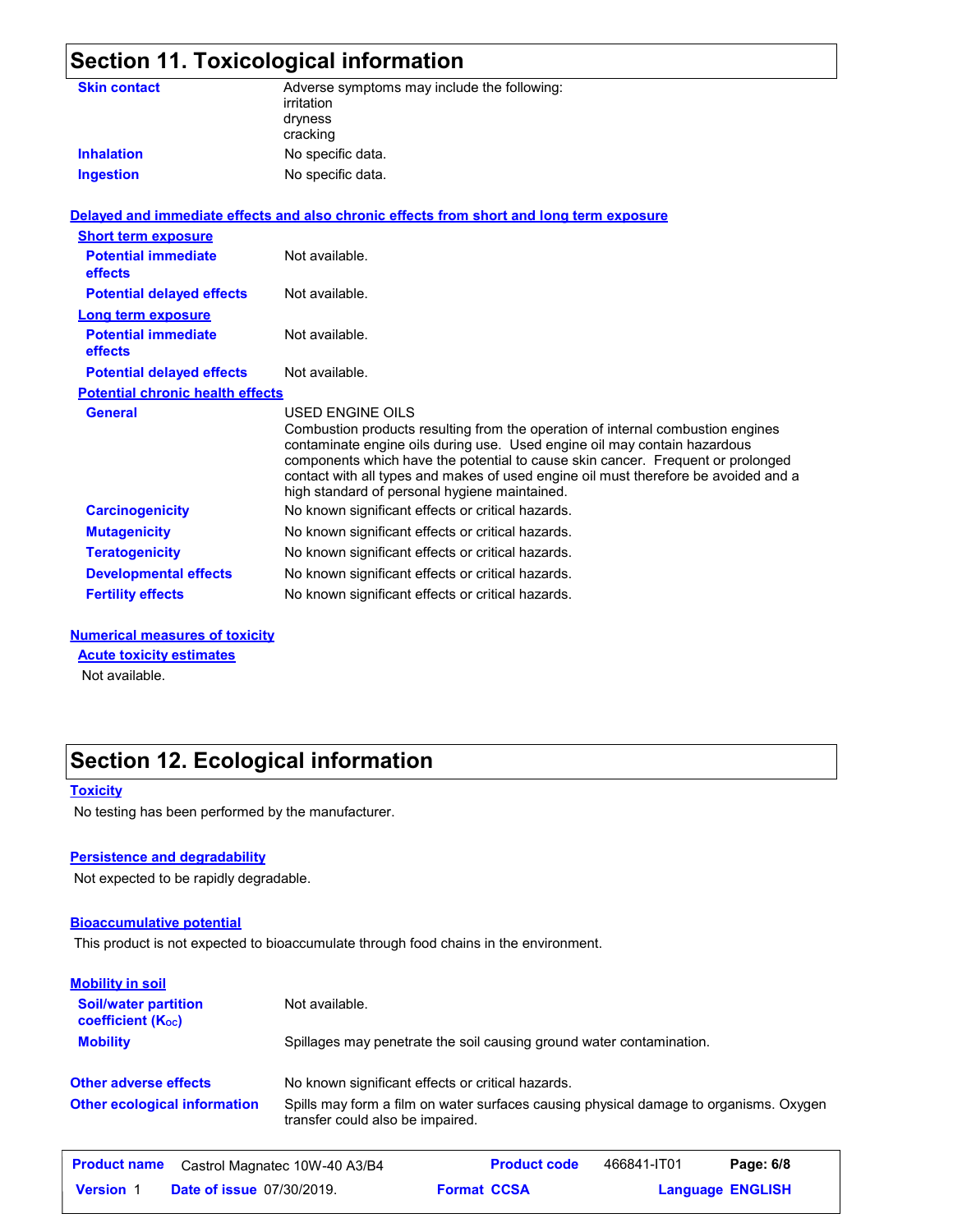# **Section 13. Disposal considerations**

### **Disposal methods**

The generation of waste should be avoided or minimized wherever possible. Significant quantities of waste product residues should not be disposed of via the foul sewer but processed in a suitable effluent treatment plant. Dispose of surplus and non-recyclable products via a licensed waste disposal contractor. Disposal of this product, solutions and any by-products should at all times comply with the requirements of environmental protection and waste disposal legislation and any regional local authority requirements. Waste packaging should be recycled. Incineration or landfill should only be considered when recycling is not feasible. This material and its container must be disposed of in a safe way. Empty containers or liners may retain some product residues. Avoid dispersal of spilled material and runoff and contact with soil, waterways, drains and sewers.

# **Section 14. Transport information**

|                                      | <b>DOT Classification</b> | <b>TDG Classification</b> | <b>IMDG</b>    | <b>IATA</b>    |
|--------------------------------------|---------------------------|---------------------------|----------------|----------------|
| <b>UN number</b>                     | Not regulated.            | Not regulated.            | Not regulated. | Not regulated. |
| <b>UN proper</b><br>shipping name    |                           |                           |                |                |
| <b>Transport</b><br>hazard class(es) |                           |                           |                |                |
| <b>Packing group</b>                 |                           | -                         | -              |                |
| <b>Environmental</b><br>hazards      | No.                       | No.                       | No.            | No.            |
| <b>Additional</b><br>information     |                           |                           |                |                |

**Special precautions for user**

Not available.

**Transport in bulk according to Annex II of MARPOL and the IBC Code**

# Not available.

# **Section 15. Regulatory information**

| <b>U.S. Federal regulations</b>                                 |                                                                                                                                |
|-----------------------------------------------------------------|--------------------------------------------------------------------------------------------------------------------------------|
| <b>United States inventory</b><br>(TSCA 8b)                     | All components are active or exempted.                                                                                         |
| <b>Other regulations</b>                                        |                                                                                                                                |
| <b>Australia inventory (AICS)</b>                               | All components are listed or exempted.                                                                                         |
| <b>Canada inventory</b>                                         | All components are listed or exempted.                                                                                         |
| <b>China inventory (IECSC)</b>                                  | All components are listed or exempted.                                                                                         |
| <b>Japan inventory (ENCS)</b>                                   | All components are listed or exempted.                                                                                         |
| <b>Korea inventory (KECI)</b>                                   | All components are listed or exempted.                                                                                         |
| <b>Philippines inventory</b><br>(PICCS)                         | All components are listed or exempted.                                                                                         |
| <b>Taiwan Chemical</b><br><b>Substances Inventory</b><br>(TCSI) | All components are listed or exempted.                                                                                         |
| <b>REACH Status</b>                                             | The company, as identified in Section 1, sells this product in the EU in compliance with<br>the current requirements of REACH. |

| <b>Product name</b> | Castrol Magnatec 10W-40 A3/B4    |                    | <b>Product code</b> | 466841-IT01 | Page: 7/8               |  |
|---------------------|----------------------------------|--------------------|---------------------|-------------|-------------------------|--|
| <b>Version 1</b>    | <b>Date of issue 07/30/2019.</b> | <b>Format CCSA</b> |                     |             | <b>Language ENGLISH</b> |  |